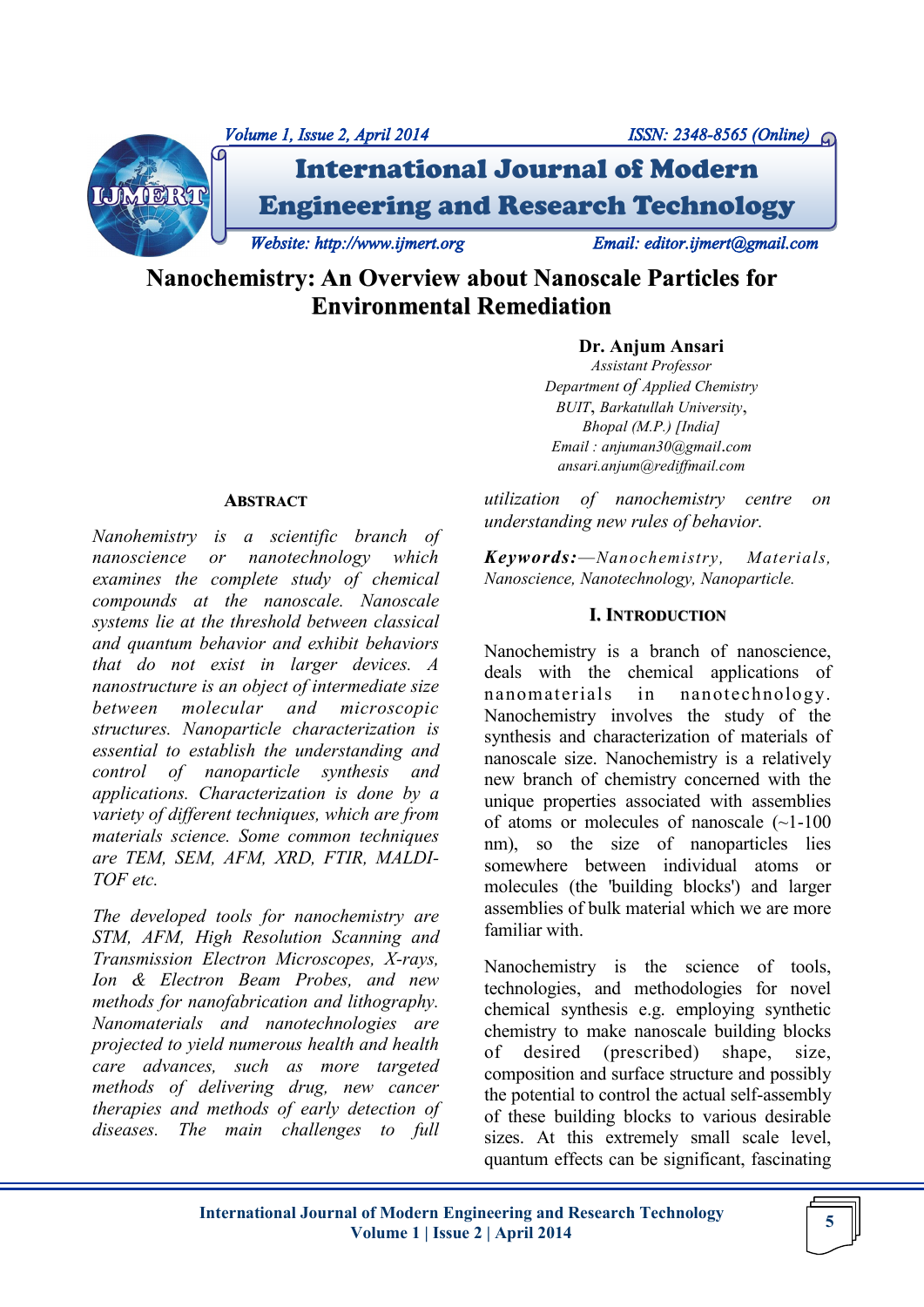and potentially scientifically very rewarding innovative ways of carrying out chemical reactions are possible.

*History of Nanotechnology-* Nanotechnology were first discussed in 1959 by renowned physicist Richard Feynman in his talk There's Plenty of Room at the Bottom, in which he described the possibility of synthesis via direct manipulation of atoms. The term "nanotechnology" was first used by Norio Taniguchi in 1974, though it was not widely known.

Inspired by Feynman's concepts, K. Eric Drexler independently used the term "nanotechnology" in his 1986 book Engines of Creation: The Coming Era of Nanotechnology, which proposed the idea of a nanoscale "assembler" which would be able to build a copy of itself and of other items of arbitrary complexity with atomic control. Thus, emergence of nanotechnology as a field in the 1980s occurred through convergence of Drexler's theoretical and public work, which developed and popularized a conceptual framework for nanotechnology, and highvisibility experimental advances that drew additional wide-scale attention to the prospects of atomic control of matter.



*Figure 1: Buckminsterfullerene C<sup>60</sup>*

Buckminsterfullerene  $C_{60}$  also known as the buckyball, is a representative member of the carbon structures known as fullerenes. Members of the fullerene family are a major

subject of research falling under the nanotechnology umbrella.

Fullerenes were discovered in 1985 by Harry Kroto, Richard Smalley, and Robert Curl, who together won the 1996 Nobel Prize in Chemistry.  $C_{60}$  was not initially described as nanotechnology; the term was used regarding subsequent work with related graphene tubes (called carbon nanotubes and sometimes called Bucky tubes) which suggested potential applications for nanoscale electronics and devices.

Governments moved to promote and fund research into nanotechnology, beginning in the U.S. with the National Nanotechnology Initiative, which formalized a size-based definition of nanotechnology and established funding for research on the nanoscale. By the mid-2000s new and serious scientific attention began to flourish. Projects emerged to produce nanotechnology roadmaps, which center on atomically precise manipulation of matter and discuss existing and projected capabilities, goals, and applications.

# **II. TECHNIQUES OF PRODUCTION OR METHEDOLOGY**

*1) "Bottom-up" Methodology -* Bottom-up techniques build or grow larger structures atom by atom or molecule by molecule. These techniques include chemical synthesis, selfassembly and positional assembly. Dual polarisation interferometry is one tool suitable for characterisation of self assembled thin films. Another variation of the bottom-up approach is molecular beam epitaxy or MBE. Researchers at Bell Telephone Laboratories like John R. Arthur. Alfred Y. Cho, and Art C. Gossard developed and implemented MBE as a research tool in the late 1960s and 1970s. Samples made by MBE were key to the discovery of the fractional quantum Hall effect for which the 1998 Nobel Prize in Physics was awarded. MBE allows scientists to lay down atomically precise layers of atoms and, in the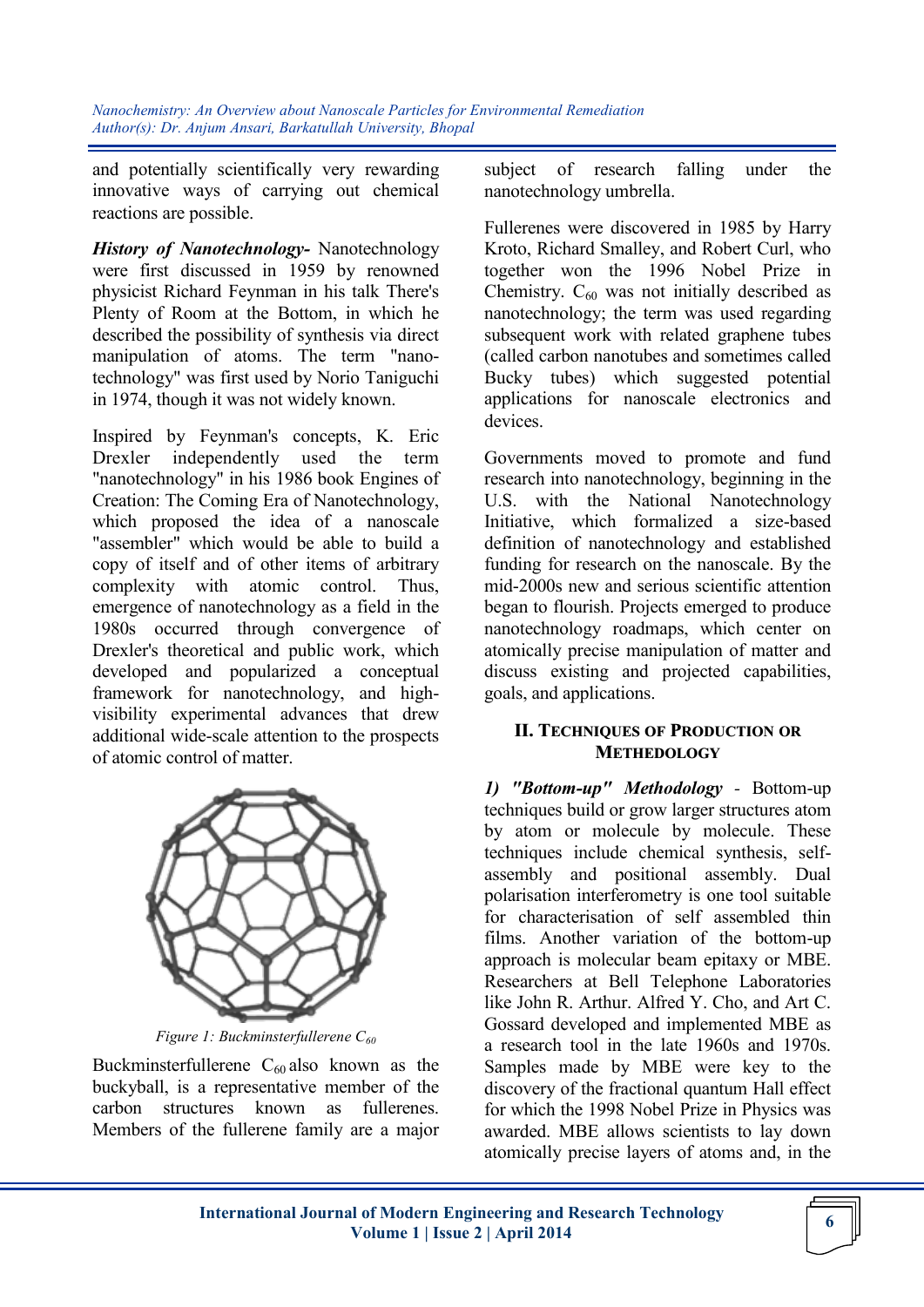process, build up complex structures. Important for research on semiconductors, MBE is also widely used to make samples and devices for the newly emerging field of spintronics.

*2) "Top-down" Methodology -* The top-down approach anticipates nanodevices that must be built piece by piece in stages, much as manufactured items are made. Scanning probe microscopy is an important technique both for characterization and synthesis of nanomaterials. Atomic force microscopes and scanning tunneling microscopes can be used to look at surfaces and to move atoms around. By designing different tips for these microscopes, they can be used for carving out structures on surfaces and to help guide self-assembling structures. By using, for example, featureoriented scanning approach, atoms or molecules can be moved around on a surface with scanning probe microscopy techniques. At present, it is expensive and time-consuming for mass production but very suitable for laboratory experimentation.

*3) Functional Methodology –* In this methodology, the developed materials will have desired functionality without regard to how they are assembled like bottom-up or topdown approaches.

- **a)** *Molecular Electronics* is a field in which the development of molecules with useful electronic properties are envisaged. These molecules could then be used as single molecule components in a nanoelectronic device like rotaxane. In this methedology, the developed materials have got specific functions to erform.
- **b)** *Synthetic Chemical Methods* can be used to create synthetic molecular motors which are useful in nanocar-like devices.

*4) Speculative Methedology-* Ones in which futuristic way of expecting inventions in nanotechnology and the way in which the field of nanotechnology will progress in future and the proposals for the expansion of nanotechnology are drawn theoretically. These fields create a broader view of nanotechnology with more emphasis on its societal implications than the details of creations of such inventions actually in practice.

#### **III. TOOLS AND TECHNIQUES**



*Figure 2: Typical AFM setup.*

There are several important modern developments. The atomic force microscope (AFM) and the Scanning Tunneling Microscope (STM) are two early versions of scanning probes that launched nanotechnology. There are other types of scanning probe microscopy.

Various techniques of nanolithography such as optical lithography, X-ray lithography dip pen nanolithography, electron beam lithography or nanoimprint lithography were also developed. Lithography is a top-down fabrication technique where a bulk material is reduced in size to nanoscale pattern.

Another group of nanotechnological techniques include those used for fabrication of nanotubes and nanowires, those used in semiconductor fabrication such as deep ultraviolet lithography, electron beam lithography, focused ion beam machining, nanoimprint lithography, atomic layer

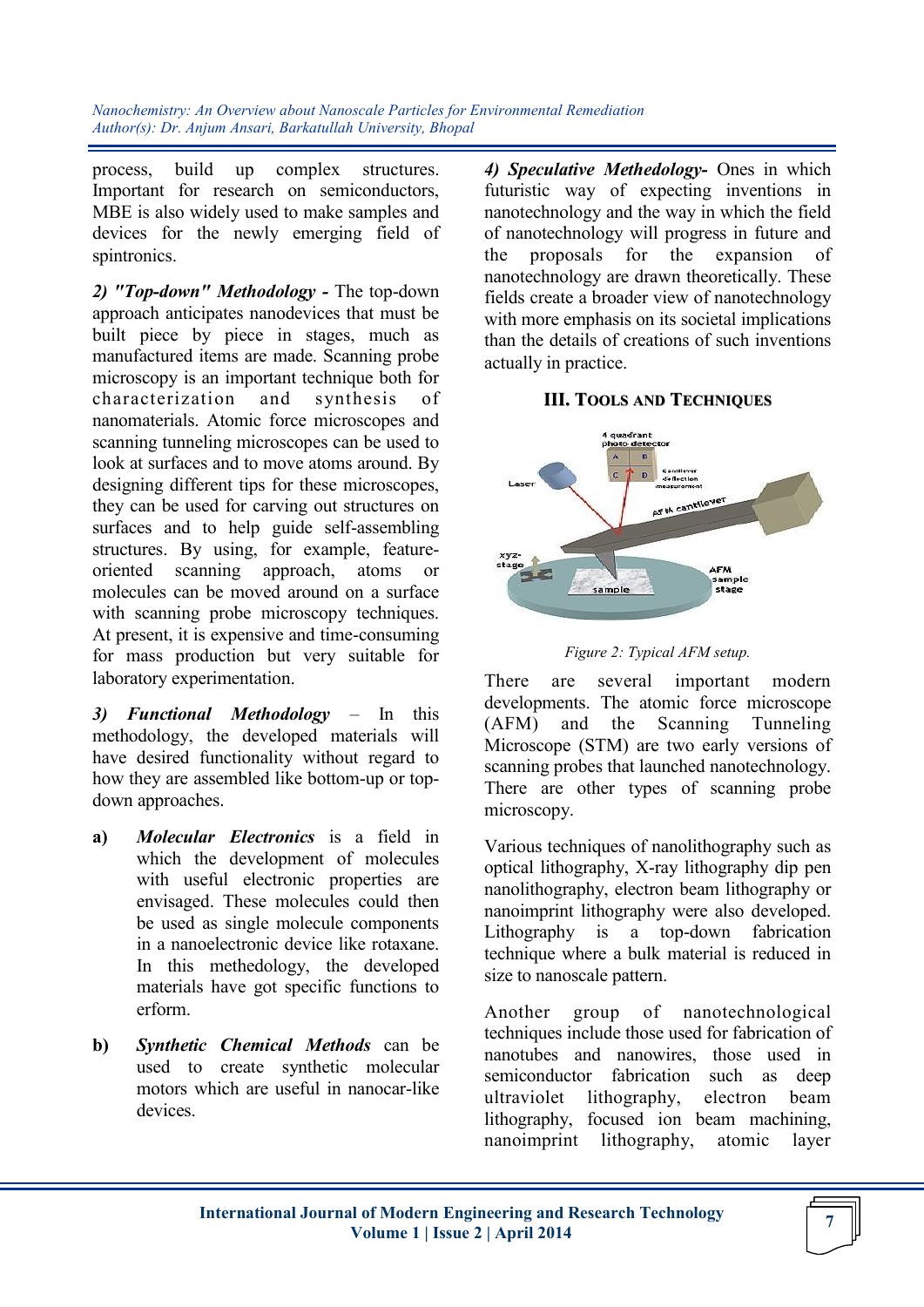deposition, and molecular vapor deposition, and further including molecular self-assembly techniques such as those employing di-block copolymers.

*Characterization-* It is essential to establish the understanding and control of nanoparticle synthesis an dapplications. Characterization is done by variety of different techniques, which are from material science. Some are-

- Electron Microscopy (TEM, SEM)
- Atomic Force Microsocy (AFM)
- Dynamic Light Scattering (DLS)
- X-ray Photoelectron Spectroscopy (XPS)
- Powder X-ray Diffractometry (XRD)
- Fourier Transform Infrared Spectroscopy (FTIR)
- Matrix-Assisted Laser-Desorption Time-of-Light Mass Spectrometry (MALDI-TOF)
- Ultraviolet-Visible Spectroscopy.

*Implications*- An area of concern is the effect that industrial-scale manufacturing and use of nanomaterials would have on human health and the environment, as suggested by nanotoxicology research. Public health research agencies, such as the National Institute for Occupational Safety and Health are actively conducting research on potential health effects stemming from exposures to nanoparticles.

Public deliberations on risk perception in the US and UK carried out by the Center for Nanotechnology in Society found that participants were more positive about nanotechnologies for energy applications than for health applications, with health applications raising moral and ethical dilemmas such as cost and availability.

*Health and Environmental Concerns-*Nanofibers are used in several areas and in different products, in everything from aircraft wings to tennis rackets. Inhaling airborne nanoparticles and nanofibers may lead to a number of pulmonary diseases, e.g. fibrosis. Researchers have found that when rats breathed in nanoparticles, the particles settled in the brain and lungs, which led to significant increases in biomarkers for inflammation and stress response and that nanoparticles induce skin aging through oxidative stress in hairless mice.

A two-year study at UCLA's School of Public Health found lab mice consuming nanotitanium dioxide showed DNA and chromosome damage to a degree "linked to all the big killers of man, namely cancer, heart disease, neurological disease and aging".

A major study published more recently in Nature Nanotechnology suggests some forms of carbon nanotubes – a poster child for the "nanotechnology revolution" – could be as harmful as asbestos if inhaled in sufficient quantities. Anthony Seaton of the Institute of Occupational Medicine in Edinburgh, Scotland, who contributed to the article on carbon nanotubes said "We know that some of them probably have the potential to cause mesothelioma. So those sorts of materials need to be handled very carefully." In the absence of specific regulation forthcoming from governments, Paull and Lyons (2008) have called for an exclusion of engineered nanoparticles in food. A newspaper article reports that workers in a paint factory developed serious lung disease and nanoparticles were found in their lungs.

*Regulation-* The regulation of engineered nanoparticles requires a widely agreed definition of such particles. Nanoparticles are routinely defined as particles with sizes between about 1 and 100 nm that show properties that are not found in bulk samples of the same material. Calls for tighter regulation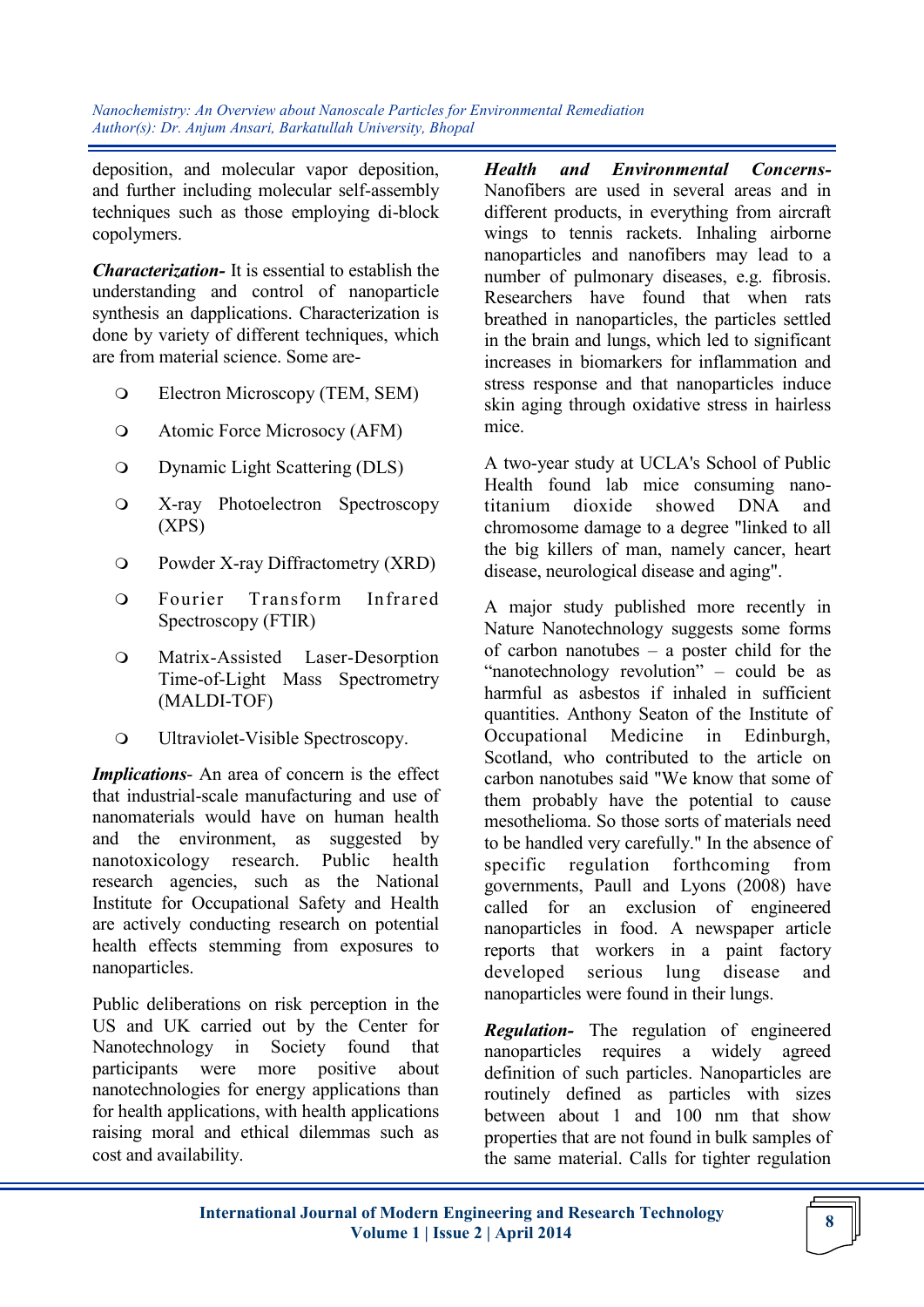of nanotechnology have occurred alongside a growing debate related to the human health and safety risks of nanotechnology.

Stakeholders concerned by the lack of a regulatory framework to assess and control risks associated with the release of nanoparticles and nanotubes have drawn parallels with bovine spongiform<br>encephalopathy ("mad cow" disease),  $encephalopathy$  ("mad thalidomide, genetically modified food, nuclear energy, reproductive technologies, biotechnology, and asbestosis.

The Royal Society report identified a risk of nanoparticles or nanotubes being released during disposal, destruction and recycling, and recommended that "manufacturers of products that fall under extended producer responsibility regimes such as end-of-life regulations publish procedures outlining how these materials will be managed to minimize possible human and environmental exposure". Reflecting the challenges for ensuring responsible life cycle regulation, the Institute for Food and Agricultural Standards has proposed that standards for nanotechnology research and development should be integrated across consumer, worker and environmental standards. They also propose that NGOs and other citizen groups play a meaningful role in the development of these standards.

The Center for Nanotechnology in Society has found that people respond differently to nanotechnologies based upon application – with participants in public deliberations more positive about nanotechnologies for energy than health applications – suggesting that any public calls for nano regulations may differ by technology sector.

*Nanotechnology Applications:* The applications of nanochemistry have a wide range which covers-

*1) Medicine-*Researchers are developing customized nanoparticles the size of molecules

that can deliver drugs directly to diseased cells in your body. When it's perfected, this method should greatly reduce the damage treatment such as chemotherapy does to a patient's healthy cells.

*2) Electronics-* Nanotechnology holds some answers for how we might increase the capabilities of electronics devices while we reduce their weight and power consumption.

*3) Food-* Nanotechnology is having an impact on several aspects of food science, from how food is grown to how it is packaged. Companies are developing nanomaterials that will make a difference not only in the taste of food, but also in food safety, and the health benefits that food delivers.

*4) Fuel Cells-* Nanotechnology is being used to reduce the cost of catalysts used in fuel cells to produce hydrogen ions from fuel such as methanol and to improve the efficiency of membranes used in fuel cells to separate hydrogen ions from other gases such as oxygen.

*5) Solar Cells-* Companies have developed nanotech solar cells that can be manufactured at significantly lower cost than conventional solar cells.

*6) Batteries-* Companies are currently developing batteries using nanomaterials. One such battery will be a good as new after sitting on the shelf for decades. Another battery can be recharged significantly faster than conventional batteries.

*7) Space-* Nanotechnology may hold the key to making space-flight more practical. Advancements in nanomaterials make lightweight spacecraft and a cable for the space elevator possible. By significantly reducing the amount of rocket fuel required, these advances could lower the cost of reaching orbit and traveling in space.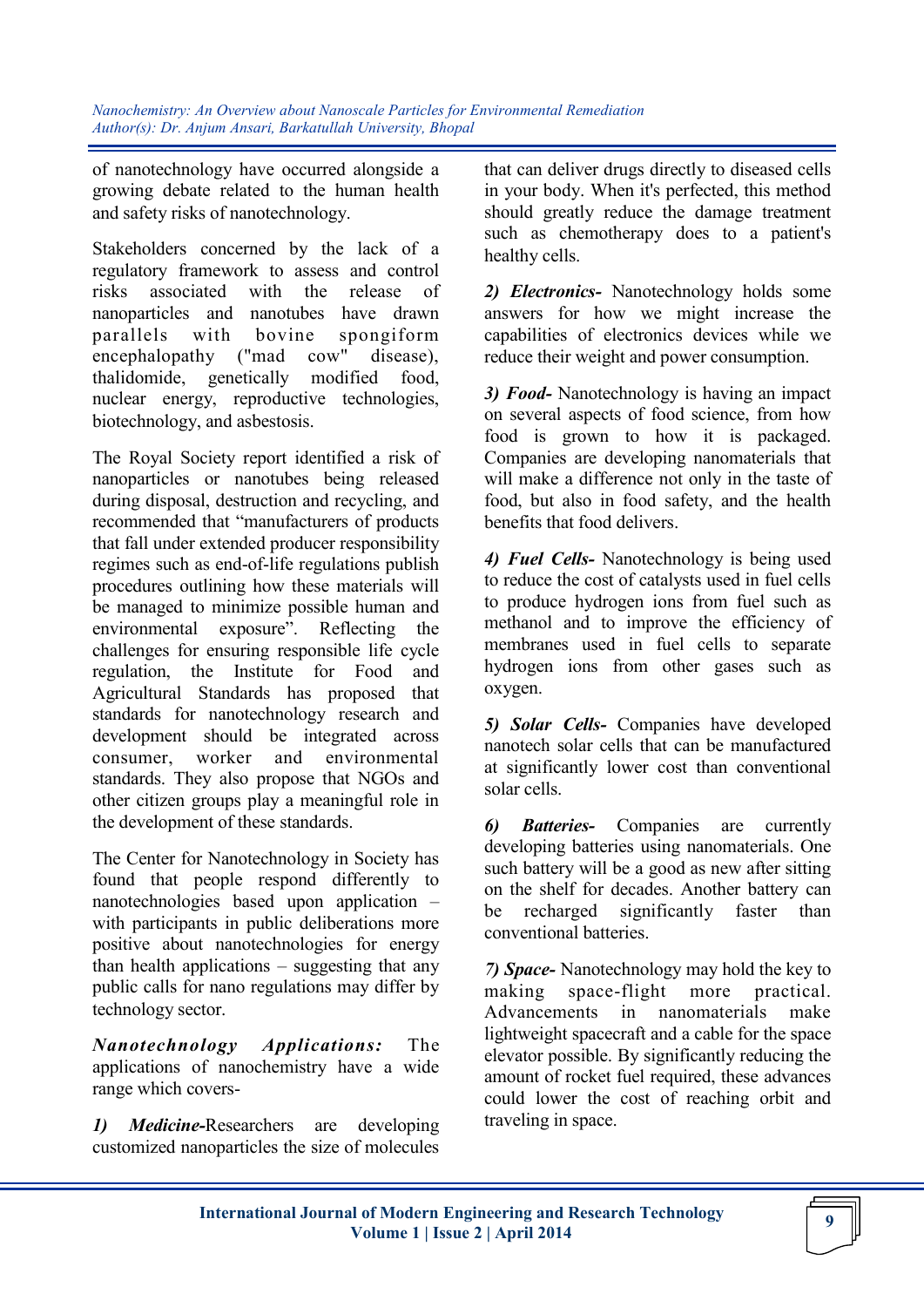*8) Fuels-* Nanotechnology can address the shortage of fossil fuels such as diesel and gasoline by making the production of fuels from low grade raw materials economical, increasing the mileage of engines, and making the production of fuels from normal raw materials more efficient.

*9) Better Air Quality-* Nanotechnology can improve the performance of catalysts used to transform vapors escaping from cars or industrial plants into harmless gasses. That's because catalysts made from nanoparticles have a greater surface area to interact with the reacting chemicals than catalysts made from larger particles. The larger surface area allows more chemicals to interact with the catalyst simultaneously, which makes the catalyst more effective.

*10) Cleaner Water-* For the removal of industrial wastes, such as a cleaning solvent called TCE, from groundwater. Nanoparticles can be used to convert the contaminating chemical through a chemical reaction to make it harmless. Studies have shown that this method can be used successfully to reach contaminates dispersed in underground ponds and at much lower cost than methods which require pumping the water out of the ground for treatment.

*11) Chemical Sensors-* Nanotechnology can enable sensors to detect very small amounts of chemical vapors. Various types of detecting elements, such as carbon nanotubes, zinc oxide nanowires or palladium nanoparticles can be used in nanotechnology-based sensors. Because of the small size of nanotubes, nanowires, or nanoparticles, a few gas molecules are sufficient to change the electrical properties of the sensing elements. This allows the detection of a very low concentration of chemical vapors.

*12) Sporting Goods-* Current nanotechnology applications in the sports arena include the manufacture of tennis balls.

*13) Fabric-* For the making of composite fabric with nano-sized particles or fibers allows improvement of fabric properties without a significant increase in weight, thickness, or stiffness. This might have been the case with previously-used techniques.

### **IV. ACKNOWLEDGEMENTS**

The author is thankful to the Director, BUIT, BU, Bhopal, HOD of Applied Chemistry Department, BUIT, BU, Bhopal and HOD of Chemistry Department, SNGGPG (Nutan) College, Bhopal.

#### **REFERENCES:**

- [1] Binnig, G.; Rohrer, H. (1986). "Scanning tunneling microscopy". IBM Journal of Research and Development 30: 4.
- [2] "Press Release: the 1986 Nobel Prize in Physics". Nobelprize.org. 15 October 1986. Retrieved 12 May 2011.
- [3] Kroto, H. W.; Heath, J. R.; O'Brien, S. C.; Curl, R. F.; Smalley, R. E. (1985). "C60: Buckminsterfullerene". Nature 318 (6042): 162–163. Bibcode:1985Natur.318..162K. doi:10.1038/318162a0.
- [4] Adams, W Wade; Baughman, Ray H (2005). "Retrospective: Richard E. Smalley (1943–2005)". Science 310 (5756) (Dec 23, 2005). p. 1916.  $d$ oi:10.1126/science.1122120. PMID 16373566
- [5] "Nanoscience and nanotechnologies: opportunities and uncertainties". Royal Society and Royal Academy of Engineering. July 2004. Retrieved 13 May 2011.
- [6] "Nanotechnology: Drexler and Smalley make the case for and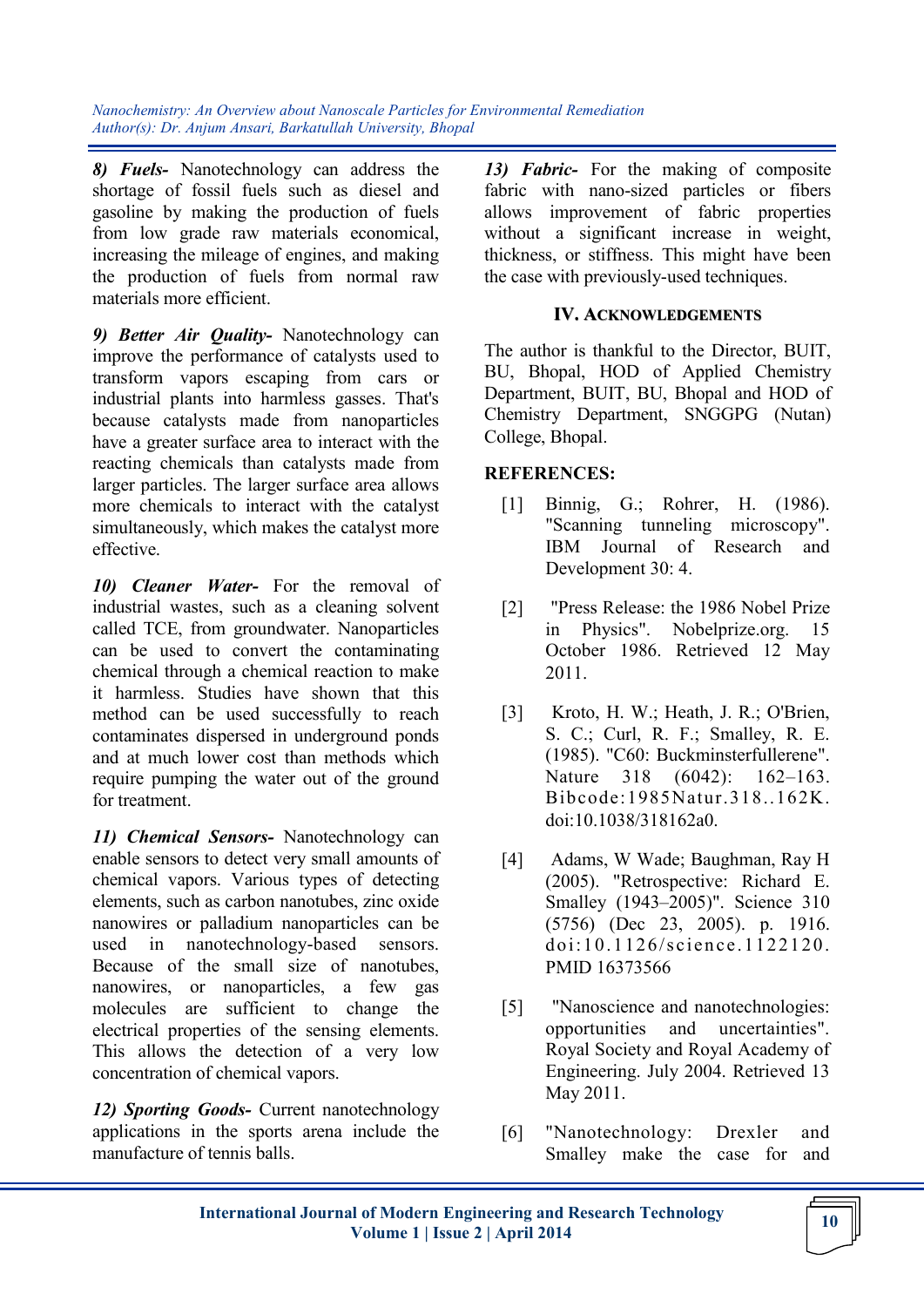> against 'molecular assemblers'". Chemical & Engineering News (American Chemical Society) 81 (48): 37–42. 1 December 2003. doi:10.1021/cen-v081n036.p037. Retrieved 9 May 2010.

- [7] "Nanotechnology Information Center: Properties, Applications, Research, and Safety Guidelines". American Elements. Retrieved 13 May 2011.
- [8] "Analysis: This is the first publicly available on-line inventory of nanotechnology-based consumer products". The Project on Emerging Nanotechnologies. 2008. Retrieved 13 May 2011.
- [9] Rodgers, P. (2006). "Nanoelectronics: Single file". Nature Nanotechnology. doi:10.1038/nnano.2006.5.
- [10] Lubick N; Betts, Kellyn (2008). "Silver socks have cloudy lining". Environ Sci Technol 42 (11): 3910. Bibcode:2008EnST...42.3910L. d o i : 10.1021/e s 0871199. PMID 18589943.
- [11] R. V. Lapshin (2004). "Featureoriented scanning methodology for probe microscopy and  $n a n o t e c h n o l o g y''$  (PDF). Nanotechnology (UK: IOP) 15 (9): 1135–1151. Bibcode:2004Nanot..15. 1135L. doi:10.1088/0957-4484/15/9/ 006. ISSN 0957-4484.
- [12] R. V. Lapshin (2011). "Featureoriented scanning probe microscopy" (PDF). In H. S. Nalwa. Encyclopedia of Nanoscience and Nanotechnology 14. USA: American Scientific Publishers. pp. 105–115. ISBN 1-58883-163-9.
- [13] "CDC Nanotechnology NIOSH

Workplace Safety and Health Topic". National Institute for Occupational Safety and Health. June 15, 2012. Retrieved 2012-08-24.

- [14] "CDC NIOSH Publications and Products - Filling the Knowledge Gaps for Safe Nanotechnology in the Workplace". National Institute for Occupational Safety and Health. November 7, 2012. Retrieved 2012- 11-08.
- [15] Lubick, N. (2008). Silver socks have cloudy lining.
- [16] Barbara Herr Harthorn, "People in the US and the UK show strong similarities in their attitudes toward nanotechnologies" Nanotechnology Today, January 23, 2009.
- [17] Testimony of David Rejeski for U.S. Senate Committee on Commerce, Science and Transportation Project on Emerging Nanotechnologies. Retrieved on 2008-3-7.
- [18] Berkeley considering need for nano safety (Rick DelVecchio, Chronicle Staff Writer) Friday, November 24, 2006
- [19] Cambridge considers nanotech curbs – City may mimic Berkeley bylaws (By Hiawatha Bray, Boston Globe Staff) January 26, 2007
- [20] Recommendations for a Municipal Health & Safety Policy for Nanomaterials: A Report to the Cambridge City Manager. July 2008.
- [21] Encyclopedia of Nanoscience and Society, edited by David H. Guston, Sage Publications, 2010; see Articles on Insurance and Reinsurance (by I. Lippert).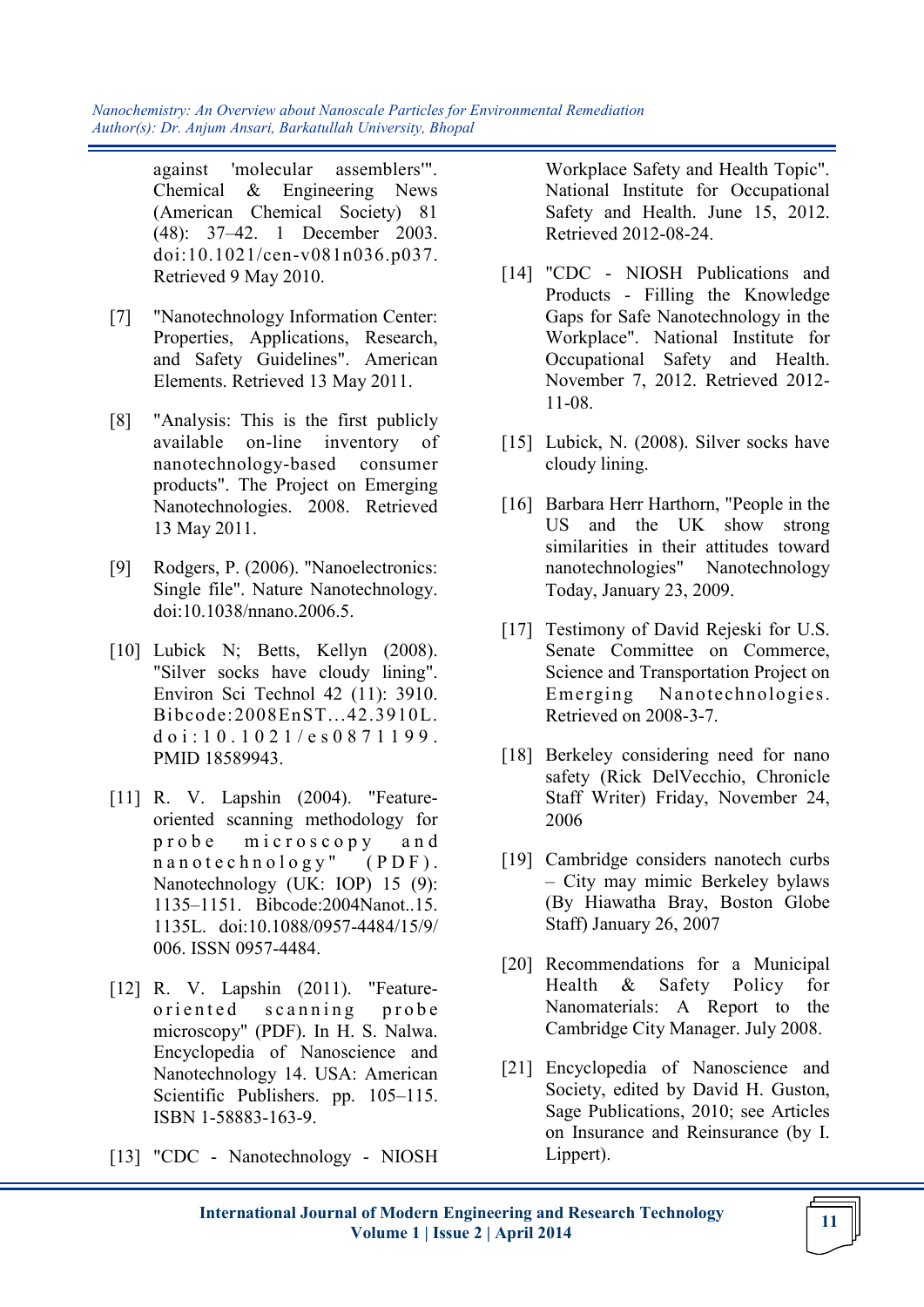- [22] James D Byrne; John A Baugh (2008). "The significance of nano particles in particle-induced pulmonary fibrosis". McGill Journal of Medicine 11: 43–50.
- [23] Elder, A. (2006). Tiny Inhaled Particles Take Easy Route from Nose to Brain.
- [24] Wu, J; Liu, W; Xue, C; Zhou, S; Lan, F; Bi, L; Xu, H; Yang, X et al. (2009). "Toxicity and penetration of TiO2 nanoparticles in hairless mice and porcine skin after subchronic dermal exposure". Toxicology letters 191 (1): 1–8. doi:10.1016/ j . t o x l e t . 2 0 0 9 . 0 5 . 0 2 0 . PMID 19501137.
- [25] Jonaitis, TS; Card, JW; Magnuson, B (2010). "Concerns regarding nanosized titanium dioxide dermal penetration and toxicity study". Toxicology letters 192 (2): 268–9. doi:10.1016/j.toxlet.2009.10.007. PMID 19836437.
- [26] Schneider, Andrew, "Amid Nanotech's Dazzling Promise, Health Risks Grow", March 24, 2010.
- [27] Weiss, R. (2008). Effects of Nanotubes May Lead to Cancer, Study Says.
- [28] Paull, J. & Lyons, K. (2008). "Nanotechnology: The Next Challenge for Organics". Journal of Organic Systems 3: 3–22.
- [29] Smith, Rebecca (August 19, 2009). "Nanoparticles used in paint could kill, research suggests". London: Telegraph. Retrieved May 19, 2010.
- [30] bbc.co.uk Nanofibres 'may pose health risk', 2012-08-24
- [31] oxfordjournals.org The threshold length for fibre-induced acute pleural inflammation: shedding light on the early events in asbestos-induced mesothelioma, 2012-05-12
- [32] scientificamerican.com Is Chronic Inflammation the Key to Unlocking the Mysteries of Cancer?, 2008-11-09
- [33] Kevin Rollins (Nems Mems Works, LLC). "Nanobiotechnology Regulation: A Proposal for Self-Regulation with Limited Oversight". Volume 6 – Issue 2. Retrieved 2 September 2010.
- [34] Bowman D, and Hodge G (2006). "Nanotechnology: Mapping the Wild Regulatory Frontier". Futures 38 (9):  $1060 - 1073$ . doi:10.1016/ j.futures.2006.02.017.
- $[35]$  Davies, J. C.  $(2008)$ . Nanotechnology Oversight: An Agenda for the Next Administration.
- [36] Rowe G, Horlick-Jones T, Walls J, Pidgeon N, (2005). "Difficulties in evaluating public engagement initiatives: reflections on an evaluation of the UK GM Nation?". Public Understanding of Science. 14: 333.
- [37] Maynard, A.Testimony by Dr. Andrew Maynard for the U.S. House Committee on Science and Technology. (2008-4-16). Retrieved on 2008-11-24.
- [38] Faunce TA et al. Sunscreen Safety: The Precautionary Principle, The Australian Therapeutic Goods Administration and Nanoparticles in Sunscreens Nanoethics (2008) 2:231– 240 DOI 10.1007/s11569-008-0041 z. Thomas Faunce & Katherine